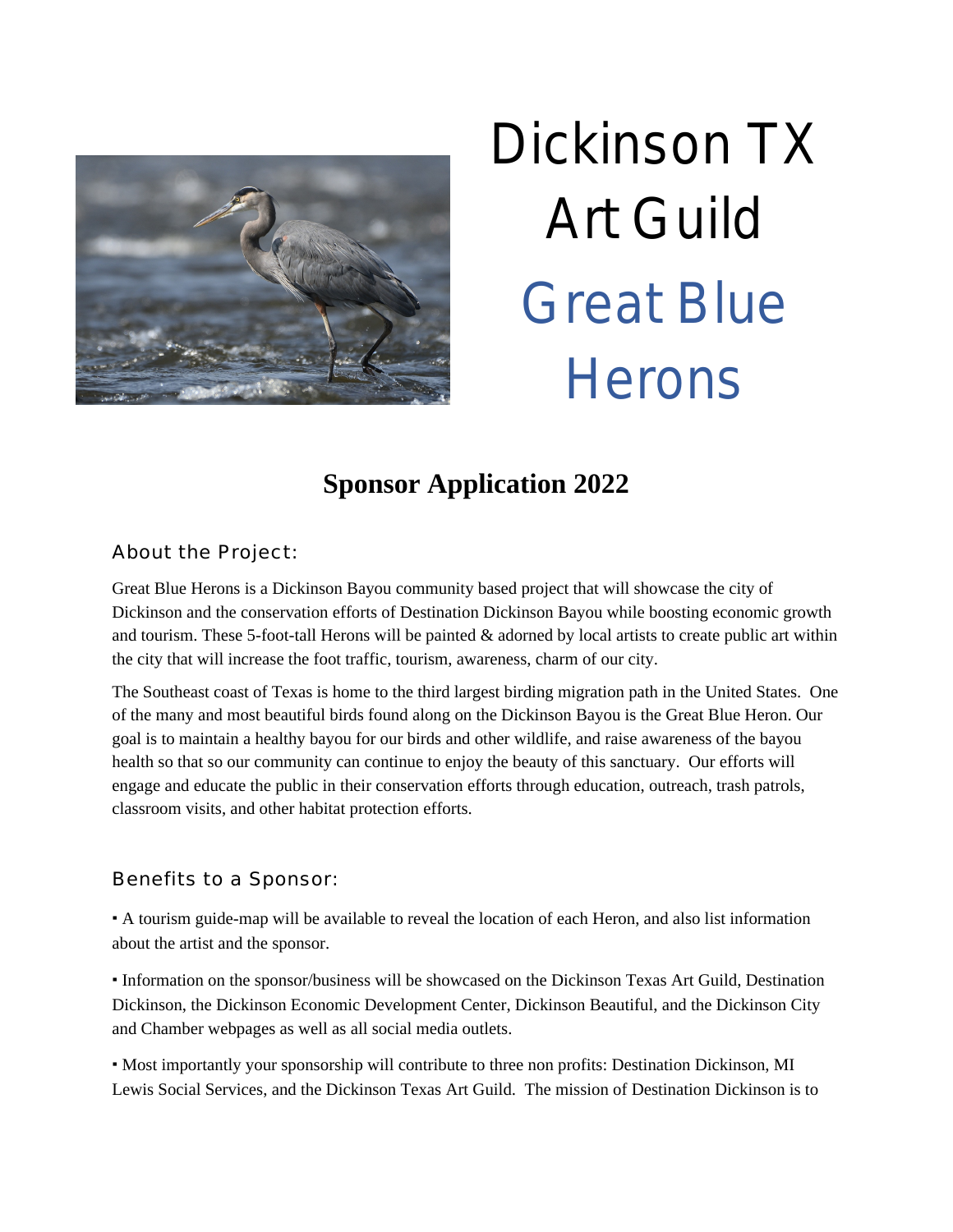educate, preserve, protect bayou wildlife, and promote tourism.

## Yes! I would like to be a Great Blue Heron Sponsor. The cost to sponsor

a Heron is \$3,500.00. \*Note that if the City of Dickinson is sponsoring some of the costs there will be certain obligations to the business or homeowner.

### **Business Sponsor, Cost \$3500 (City contributes \$1750)**

### **Bayou Homeowner, Cost \$3150 (no plaque) (City contributes \$1050)**

Name of Sponsor (as it should appear on promotional material)

| Email                                                 |                                                             |
|-------------------------------------------------------|-------------------------------------------------------------|
| <b>Mailing Address</b>                                | City/State/Zip                                              |
| <b>Method of Payment: DUE WITH SPONSOR PACKET</b>     |                                                             |
|                                                       | Check or Money Order Made payable to Dickinson TX Art Guild |
| <b>Credit Card</b> (MasterCard, Visa, Discover, AMEX) |                                                             |
|                                                       |                                                             |
|                                                       |                                                             |
| Zip__________________________                         |                                                             |
|                                                       |                                                             |
|                                                       |                                                             |

Please return your Sponsor Commitment to: [DTAG77539@gamil.com](mailto:DTAG77539@gamil.com) or

Dickinson Texas Art Guild 5201 Desel Drive Dickinson, TX 77539

Deb Deats 281-881-3031 or [debdeats@gmail.com](mailto:debdeats@gmail.com) or Gaylynn Naiser 832-274-0869 [gaylynn.naiser@ymail.com](mailto:gaylynn.naiser@ymail.com)

Location Request for Your Great Blue Heron: \_\_\_\_\_\_\_\_\_\_\_\_\_\_\_\_\_\_\_\_\_\_\_\_\_\_\_\_\_\_\_\_\_\_\_\_\_\_\_\_\_\_\_\_\_\_\_\_\_\_\_\_\_\_\_\_\_\_\_\_\_\_\_\_\_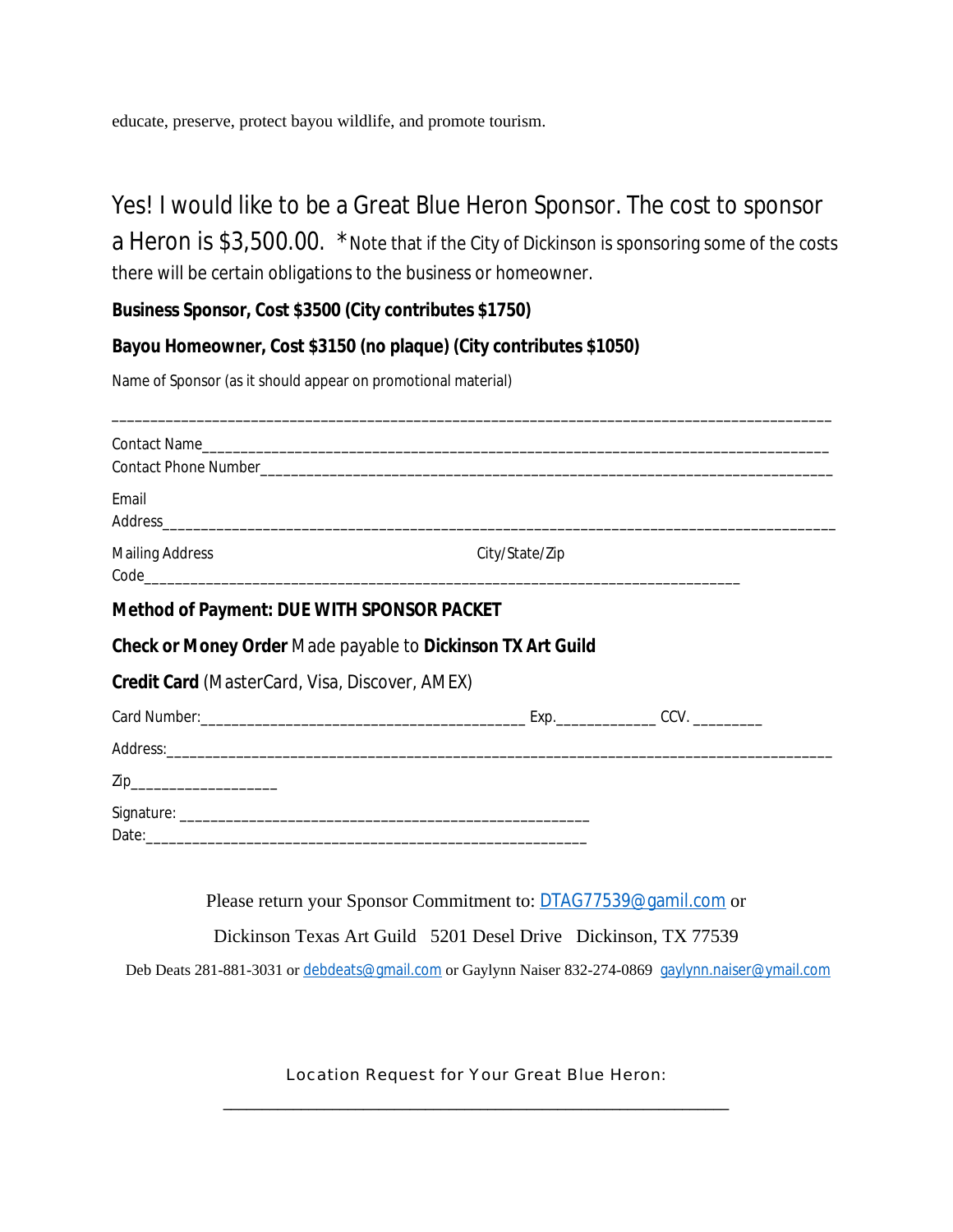Choice of location will be on a first-come, first-serve basis. Businesses obviously will install their heron on their property. If a location is on a city easement then DTAG will help coordinate the installation. Bayou homeowners must install their Heron within easy viewing range (for taking pictures) of the Dickinson Bayou. Dickinson Tx Art Guild will review all location requests before final approval is granted. Sponsors are responsible for preparation of site. Details for the concrete base installation will be provided for the heron. Bayou homeowner will cover the additional cost for a different concrete base than typically delivered. The concrete base MUST follow guidelines of our concrete contractor. DTAG has a windstorm certification for the Herons. Small fences surrounding the heron and base is allowed but the design must be approved by DTAG. Once the base is completed DTAG will install heron.

#### **Design Selection:**

\_\_\_\_\_\_ YES, I want to select a design from the Great Blue Heron design portfolio. I know that I will not be able to change the design, but I could possibly suggest a couple of ideas to fit my business theme. I do understand that the final design will have to be approved by DTAG.

\_\_\_\_\_\_\_ I want to recommend an artist to be included in the Design Process. I will submit their design to be evaluated and approved by DTAG.

\_\_\_\_\_\_\_ I have approval from DTAG to work directly with a DTAG approved artist. I am working directly with said artist to design my Heron. The artist must submit their design to DTAG for final approval.

I understand that I am sponsoring a Great Blue Heron. I do not own the Heron. I cannot move or change the Heron without the approval of DTAG. I am responsible for the Heron's maintenance. I cannot sell the Heron. I will contact DTAG for any environmental issues with the Heron such as storm damage, theft, graffiti, fencing, etc.

Buyers will receive a Heron Care Document. Contact DTAG for annual cleaning service of \$50 a year.

| Print Name Lawrence and the contract of the contract of the contract of the contract of the contract of the contract of the contract of the contract of the contract of the contract of the contract of the contract of the co |
|--------------------------------------------------------------------------------------------------------------------------------------------------------------------------------------------------------------------------------|
|                                                                                                                                                                                                                                |

The first five Heron locations are located on public property:

Dickinson City Hall, Highway 3 upper Dickinson Bayou boat ramp area, DISD ESC Building, Paul Hopkins Park, and the Dickinson Railroad Museum

## "**Great Blue Heron** "